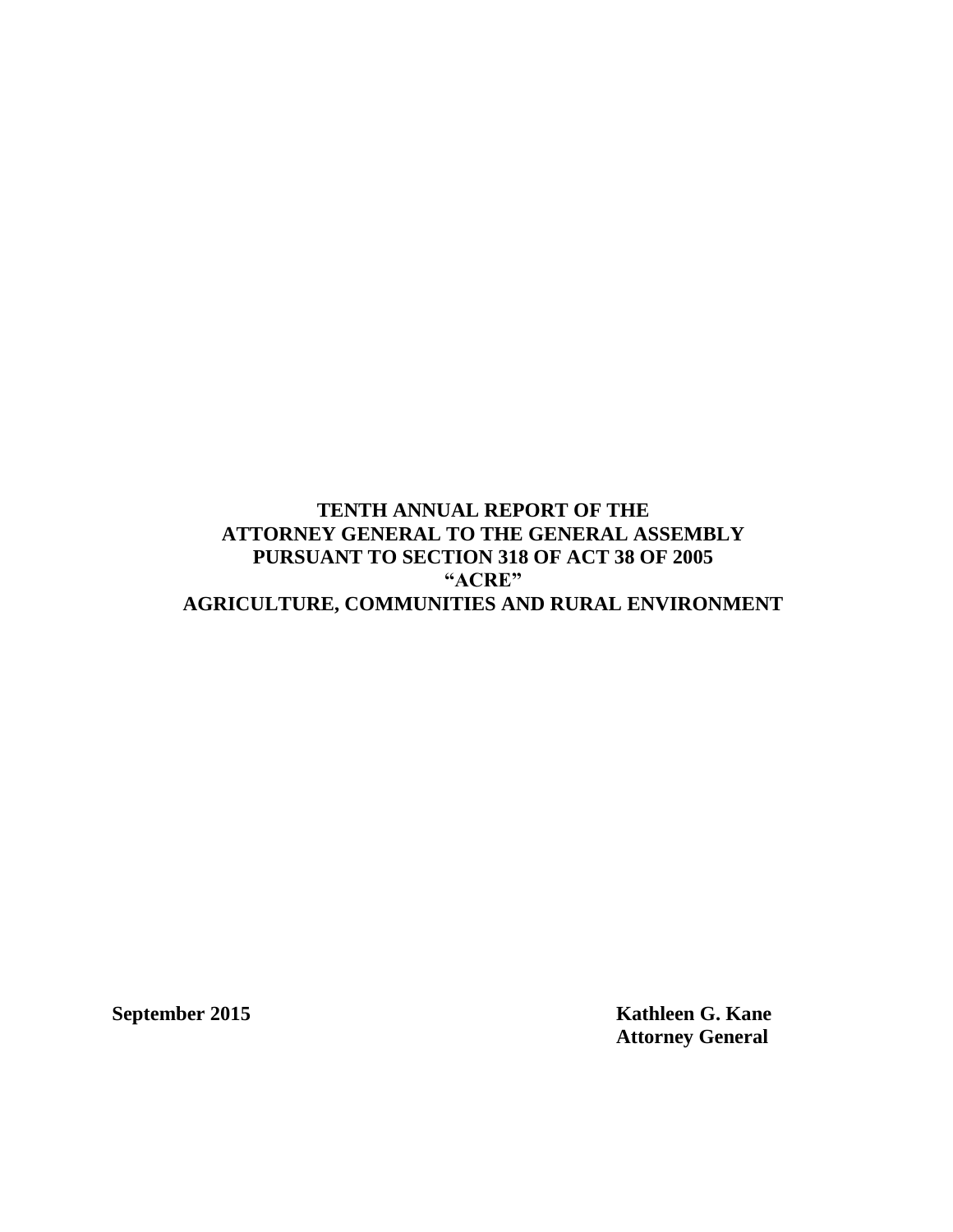The Agriculture, Communities and Rural Environment (ACRE) statute, Act 38, took effect on July 6, 2005. The central purpose of Act 38 of 2005 is to protect normal agricultural operations from unauthorized local regulation. The Act furthers that purpose by conferring upon the Attorney General: (1) the power and duty, upon the request of an owner or operator of a normal agricultural operation, to review local ordinances for compliance with State law; and (2) the authority, in the Attorney General's discretion, to bring a legal action against a local government unit in Commonwealth Court to invalidate or enjoin the enforcement of an unauthorized local ordinance.

In response, the Office of Attorney General (OAG) developed and implemented a process for receiving requests for review of ordinances, for completing such reviews within the 120-day time period prescribed by the Act, and for bringing legal action when such action is warranted. Consistent with Act 38, all requests for review received during the year ending July 6, 2015, were completed within 120 days (or required an extension of the 120-day review period to obtain additional information or provide the time required to complete the review) or were still within the 120-day review period.

When the OAG receives a request for review of an ordinance, the OAG sends the owner/operator who requested the review an acknowledgement that the request was received, and the municipality whose ordinance is the subject of the request for review a notice that the request has been received and that the ordinance will be reviewed.

When the OAG completes its review, the OAG advises both the owner/operator and the municipality in writing whether or not it intends to bring legal action to invalidate or enjoin the enforcement of the ordinance. If the OAG advises the municipality that it intends to bring legal action, it affords municipal officers an opportunity to discuss the legal problems identified in the review and to correct such problems before a legal action is brought.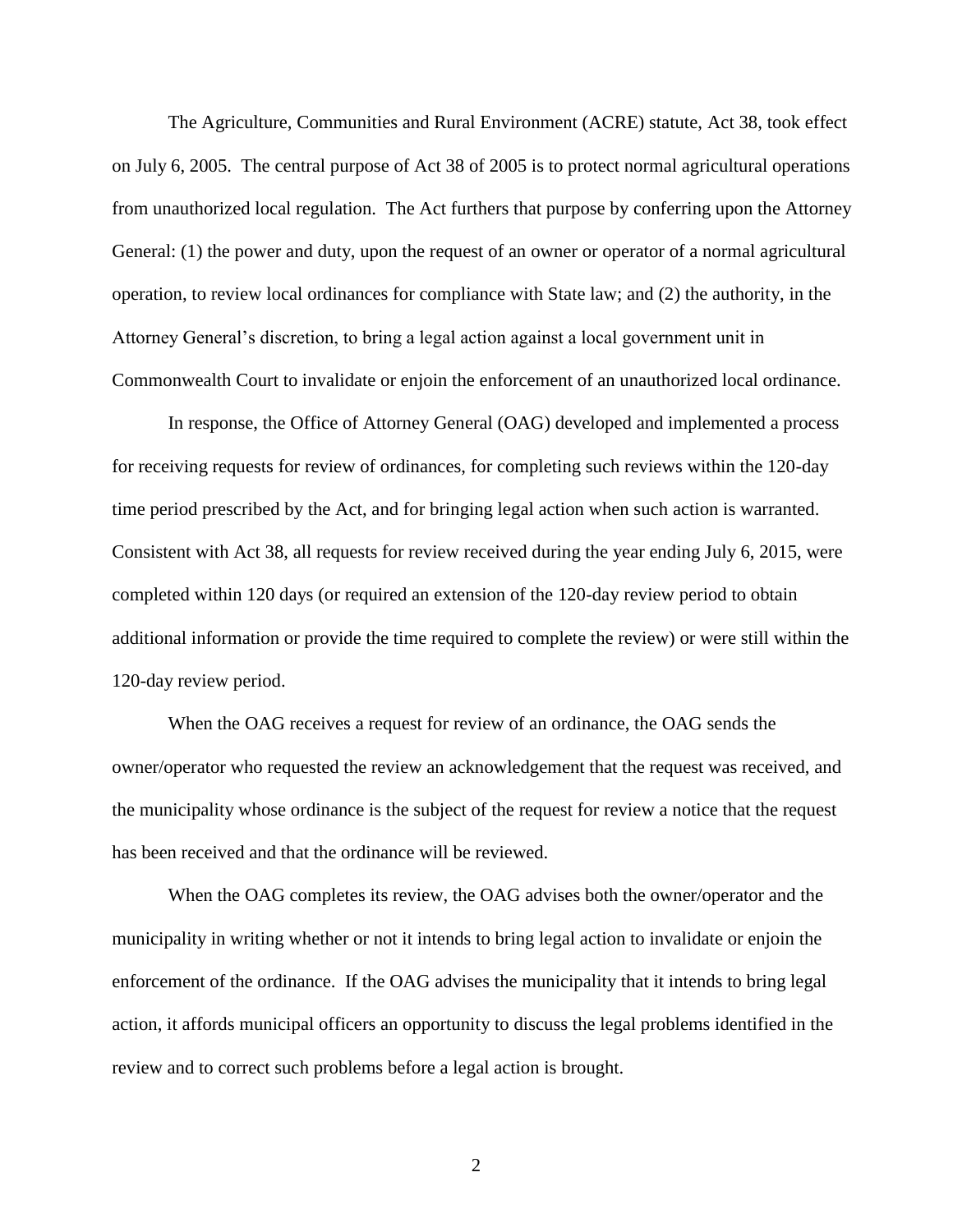# **I. ANNUAL DATA**

Between July 6, 2014, and July 6, 2015, the OAG:

- Received 13 requests for review of local ordinances;
- Completed review of 4 ordinances (includes 3 reviews completed between July 6, 2015, and the date of this Report);
- Sent 1 responses to owner/operators advising that no legal action would be filed;
- Sent 3 notices to municipalities of legal problems with ordinances.

# **II. AGGREGATE DATA**

Between July 6, 2005, and July 6, 2015, the OAG:

- Received 121 requests for review of local ordinances (1 request was submitted, but withdrawn in 2006 and is excluded from the AGGREGATE DATA);
- Completed review of 104 ordinances (includes 3 additional reviews completed between July 6, 2015, and the date of this Report);
- Sent 53 responses to owner/operators advising that no legal action would be filed (includes 1 response of no legal action sent after July 6, 2015);
- Sent 51 notices to municipalities of legal problems with ordinances (includes 2) notices of legal problems sent after July 6, 2015);
- 5 requests for review of a local ordinance were withdrawn due to either a resolution between the owner/operator and the municipality while the OAG's review was pending or the owner/operator ceasing operations;
- Brought 7 legal actions against municipalities to invalidate or enjoin the enforcement of an unauthorized local ordinance (2 of those legal actions remain active);
- Resolved 31 out of the 51 reviews that were accepted due to legal problems with ordinances.
- Re-opened a prior accepted review that had been resolved through ordinance amendments because the Township subsequently enacted new ordinance amendments creating legal problems.
- Received 2 requests for reconsideration from OAG's denial of a request for review.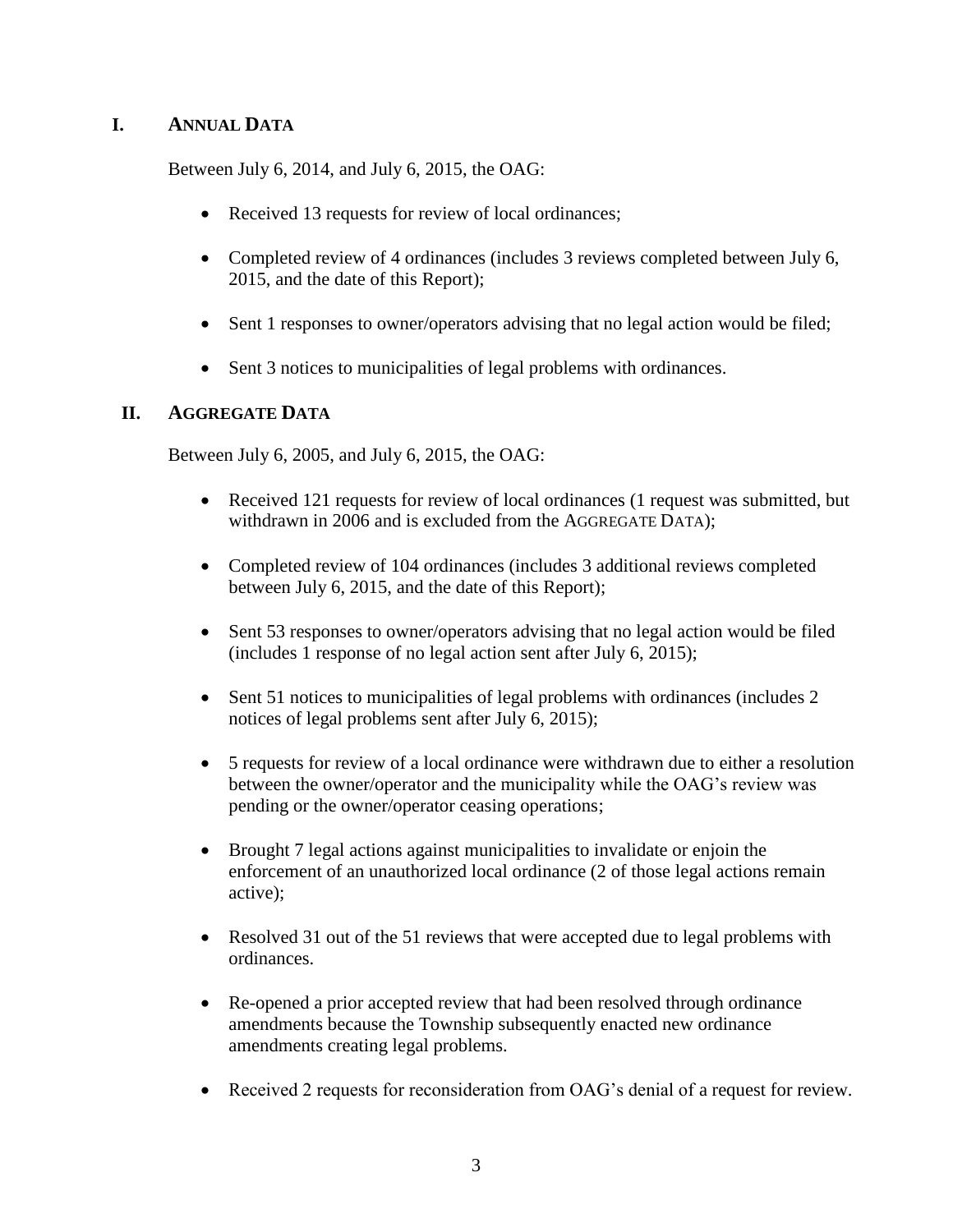#### **III. REQUESTS FOR REVIEW, NATURE OF COMPLAINTS AND ACTION TAKEN**

# **A. Status of 7 Legal Actions**

#### **1. Locust Township, Columbia County**

The owner/operator requested review of Ordinance No. 4-2001, which regulates "intensive animal agriculture." The owner/operator complained that the ordinance conflicts with State law. The OAG notified the Township of legal problems with the ordinance and offered the Township an opportunity to discuss and correct them. After the Township failed to correct the problems, the OAG filed a lawsuit in Commonwealth Court to invalidate and enjoin the enforcement of the ordinance. On preliminary objections, the Commonwealth Court held that Act 38 does not apply to a pre-existing ordinance unless the municipality acts to enforce it. The OAG appealed that decision to the Pennsylvania Supreme Court. On April 29, 2009, in a published opinion, the Supreme Court reversed the Commonwealth Court's ruling and held that the Attorney General is explicitly empowered to bring action to invalidate enacted local ordinances without regard to enforcement. The case was remanded to the Commonwealth Court.

The OAG filed a Motion for Summary Judgment. On July 17, 2012, the Commonwealth Court issued an en banc decision granting in part and denying in part the OAG's summary judgment. The Court held that the Township cannot require smaller animal operations to comply with the Nutrient and Odor Management Act because the Act makes compliance for these operations a voluntary option. The Court held the Nutrient and Odor Management Act preempted setback requirements that exceeded those under the Act and the setbacks also exceeded the Township's authority under the Municipalities Planning Code. The Court held that the requirements for a water impact study, water usage monitoring, and recording were preempted by the Water Resources Planning Act. Finally, the Court held that a requirement for a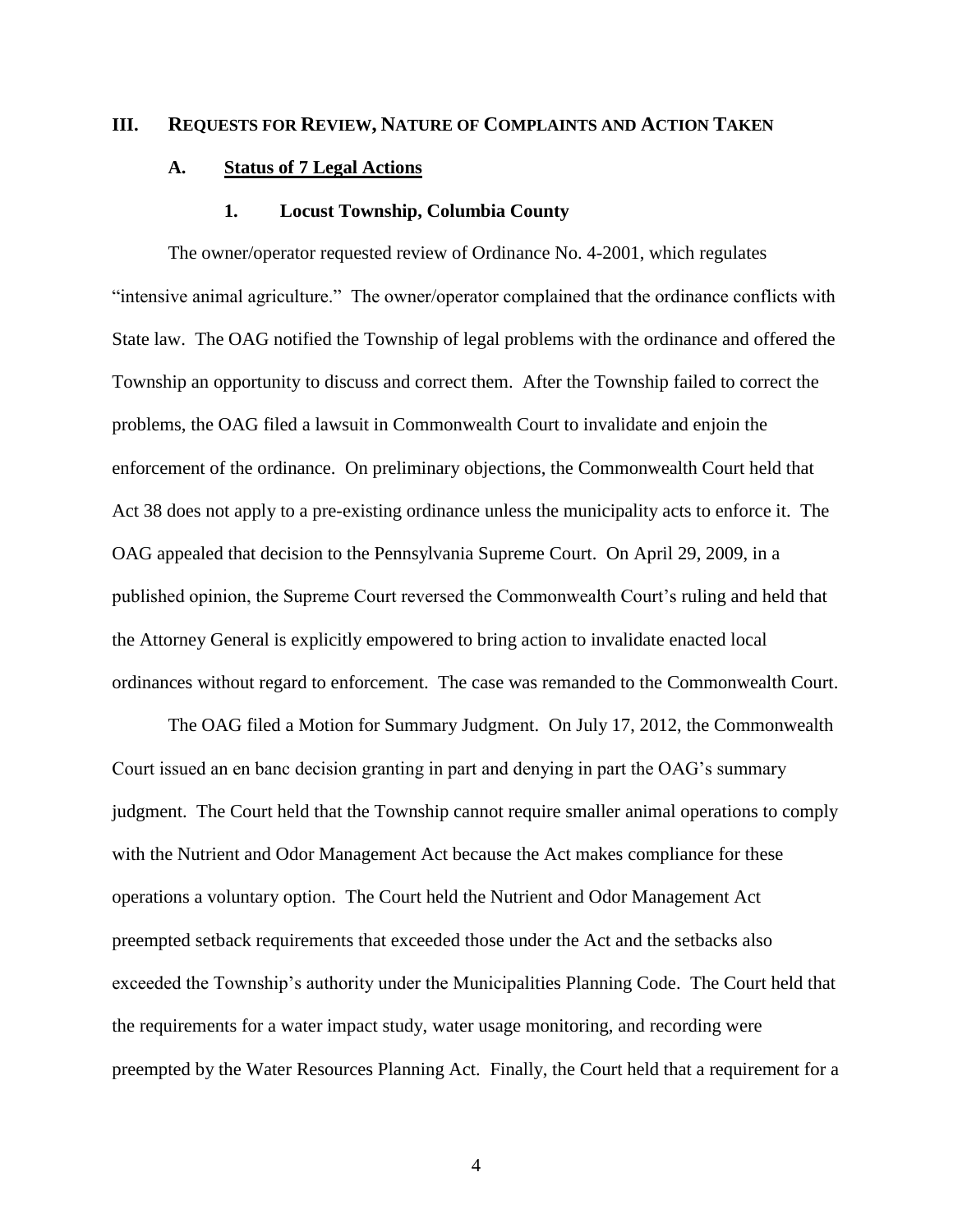site plan for a proposed operation was not preempted by the Nutrient Management Act. The OAG continues to litigate the undecided issues that remain following the summary judgment ruling.

## **2. Lower Oxford Township, Chester County**

The owner/operator requested review of Ordinance No. 2004-1, which regulates composting activities. The owner/operator complained that the ordinance unlawfully restricts mushroom compost preparation. The OAG notified the Township of legal problems with the ordinance and offered the Township an opportunity to discuss and correct them. After the Township failed to correct the problems, the OAG filed a lawsuit in Commonwealth Court to invalidate and enjoin the enforcement of the ordinance. On preliminary objections, the Commonwealth Court held that Act 38 does not apply to a pre-existing ordinance unless the municipality acts to enforce it. The OAG appealed that decision to the Pennsylvania Supreme Court. The Pennsylvania Supreme Court issued a per curiam order affirming the Commonwealth Court's ruling, and the OAG filed a Petition for Reargument, which the Court ordered held pending the outcome of *Locust Township*. On November 10, 2009, the Supreme Court granted the petition and vacated its per curiam order based on its reversal of the Commonwealth Court's decision in *Locust Township*. Following negotiations, Lower Oxford Township enacted ordinance amendments to resolve the legal problems with the ordinance and the OAG withdrew the lawsuit in July 2011.

# **3. Heidelberg Township, North Heidelberg Township, Robesonia Borough, Womelsdorf Borough, Berks County**

The owner/operator requested review of the Joint Township Ordinance, which regulates "intensive raising of livestock or poultry." The owner/operator complained that the ordinance conflicts with State law. The OAG notified the municipalities of legal problems with the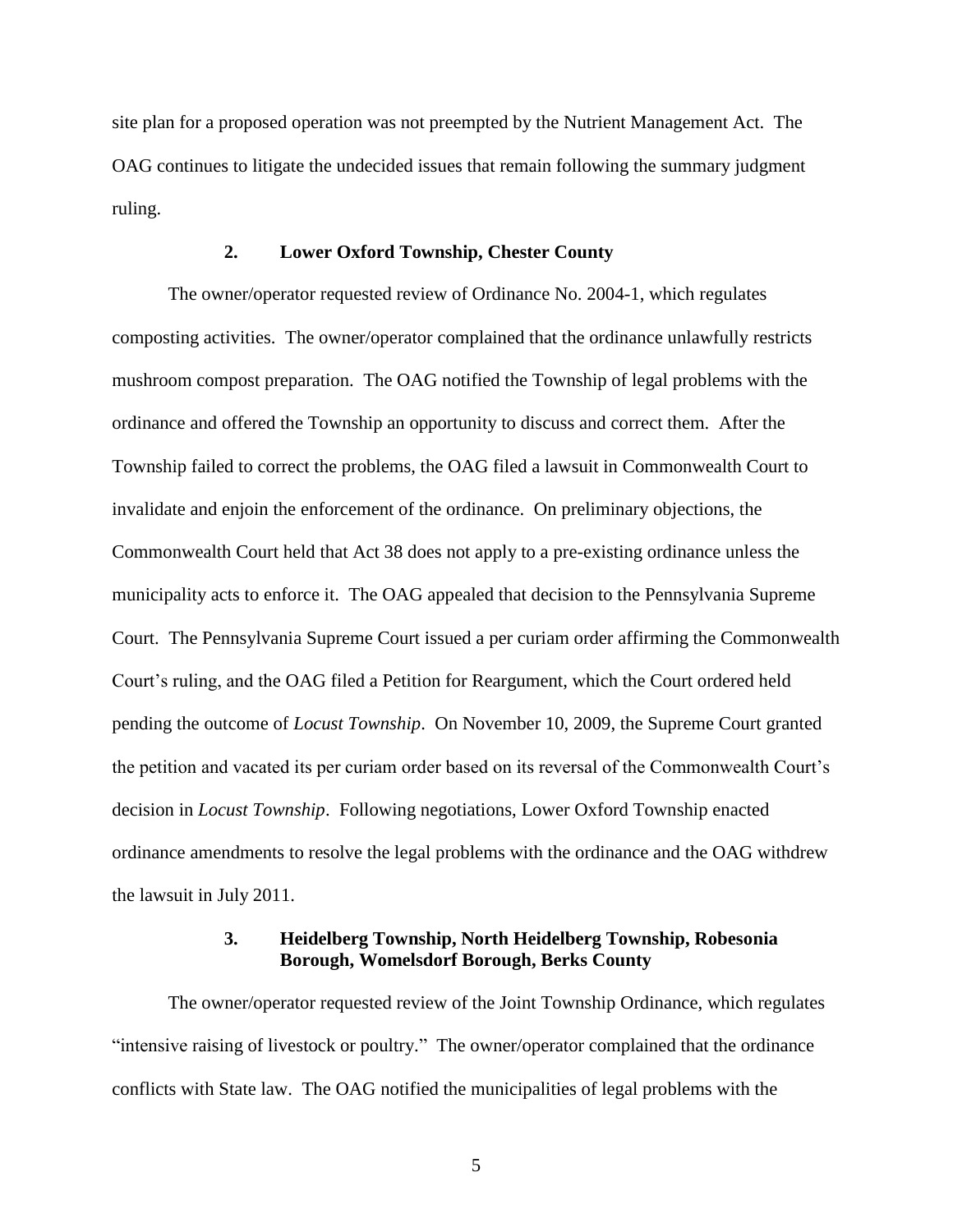ordinance and offered the municipalities an opportunity to discuss and correct them. After the municipalities failed to correct the problems, the OAG filed a lawsuit in Commonwealth Court to invalidate and enjoin the enforcement of the ordinance. On preliminary objections, the Commonwealth Court held that Act 38 does not apply to a pre-existing ordinance unless the municipality acts to enforce it. The OAG appealed that decision to the Pennsylvania Supreme Court. The Pennsylvania Supreme Court issued a per curiam order affirming the Commonwealth Court's ruling. The OAG filed a Petition for Reargument, which the Court ordered held pending the outcome of *Locust Township*. On November 10, 2009, the Supreme Court granted the petition and vacated its per curiam order based on its reversal of the Commonwealth Court's decision in *Locust Township*. In 2011, the OAG filed an Amended Petition for Review to include more ordinance provisions in its challenge.

The parties have engaged in ongoing negotiations to resolve the action through enactment of ordinance amendments. In August 2015, the municipalities and OAG reached an agreement on the amendments necessary to correct the legal problems with the Joint Ordinance. The municipalities are currently working on drafting the proposed amendments and starting the enactment process. The parties anticipate that the amendments will be enacted prior to the end of 2015, which will resolve the litigation.

## **4. Richmond Township, Berks County**

The owner/operator requested review of Ordinance No. 81-2000, which regulates "intensive agricultural activity." The owner/operator complained that the ordinance conflicts with State law. The OAG notified the Township of legal problems with the ordinance and offered the Township an opportunity to discuss and correct them. After the Township failed to correct the problems, the OAG filed a lawsuit in Commonwealth Court to invalidate and enjoin the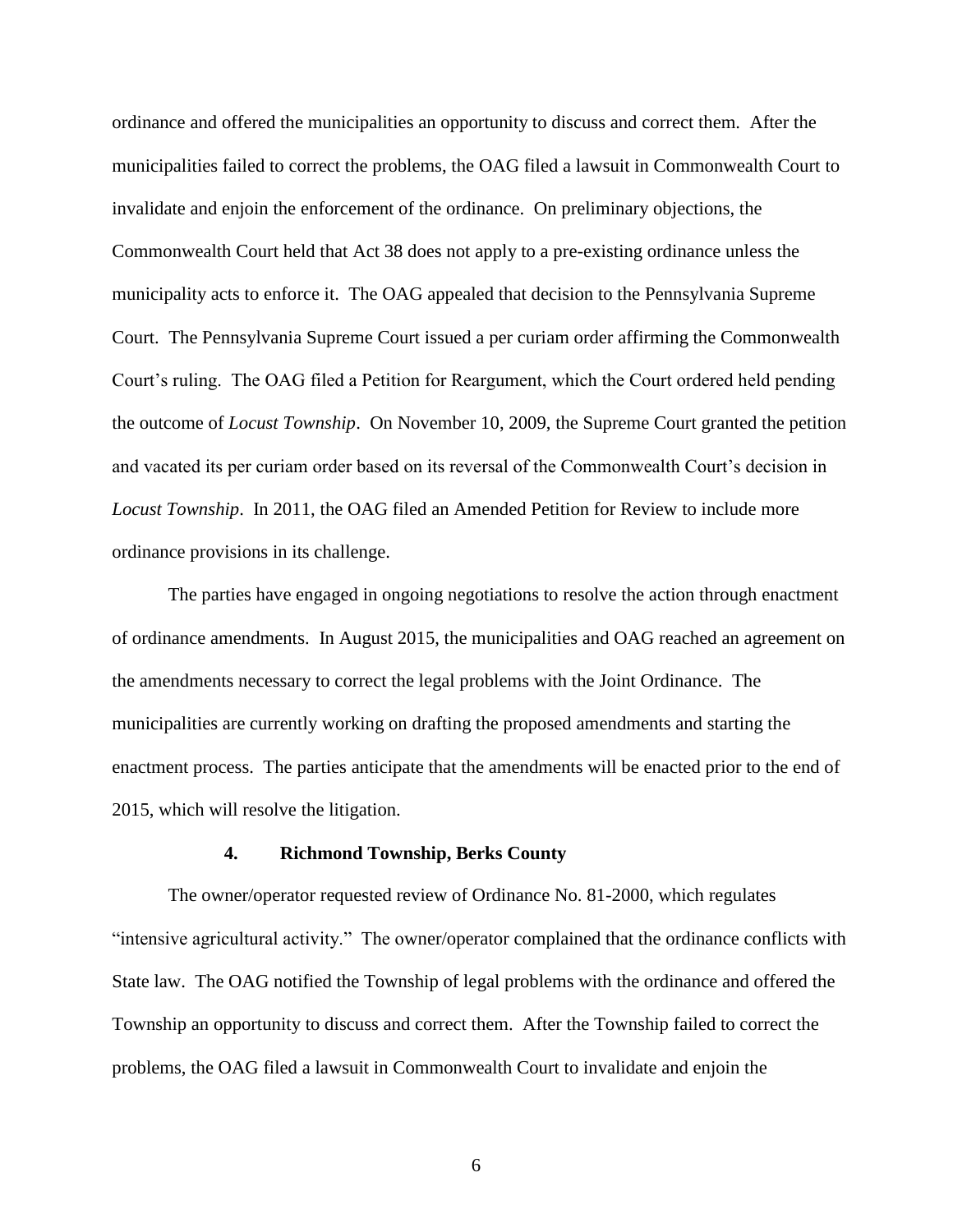enforcement of the ordinance. The Township filed a Motion for Judgment on the Pleadings, which the Commonwealth Court denied in its entirety in a published opinion on May 22, 2009.

The OAG filed a Motion for Summary Judgment. On May 28, 2010, the Commonwealth Court granted the Motion for Summary Judgment on all six counts of the Petition for Review and enjoined Richmond Township from enforcing the provisions of the ordinance relating to intensive agriculture. On August 10, 2010, the Commonwealth Court granted the OAG's motion to designate the summary judgment decision as a reported opinion. Following the Commonwealth Court's grant of summary judgment, the OAG negotiated with Richmond Township on amendments to the ordinance to resolve the legal problems. The OAG approved Richmond Township's proposed ordinance amendments and Richmond Township enacted those amendments in December 2011.

#### **5. East Brunswick Township, Schuylkill County**

The owner/operator requested review of Ordinance No. 1 of 2006, which regulated land application of biosolids and prohibited land application of biosolids by corporations. The owner/operator complained that the ordinance conflicted with State law. The OAG notified the Township of legal problems with the ordinance and offered the Township an opportunity to discuss and correct them. After the Township failed to correct the problems, the OAG filed a lawsuit in Commonwealth Court to invalidate and enjoin the enforcement of the ordinance, along with an Application for Summary Relief. The Township filed preliminary objections to the lawsuit.

On September 23, 2008, the Commonwealth Court issued a published Opinion denying the OAG's request for summary relief and denying the Township's Preliminary Objections. Also in September 2008, the Township repealed Ordinance No. 1 of 2006, and enacted a new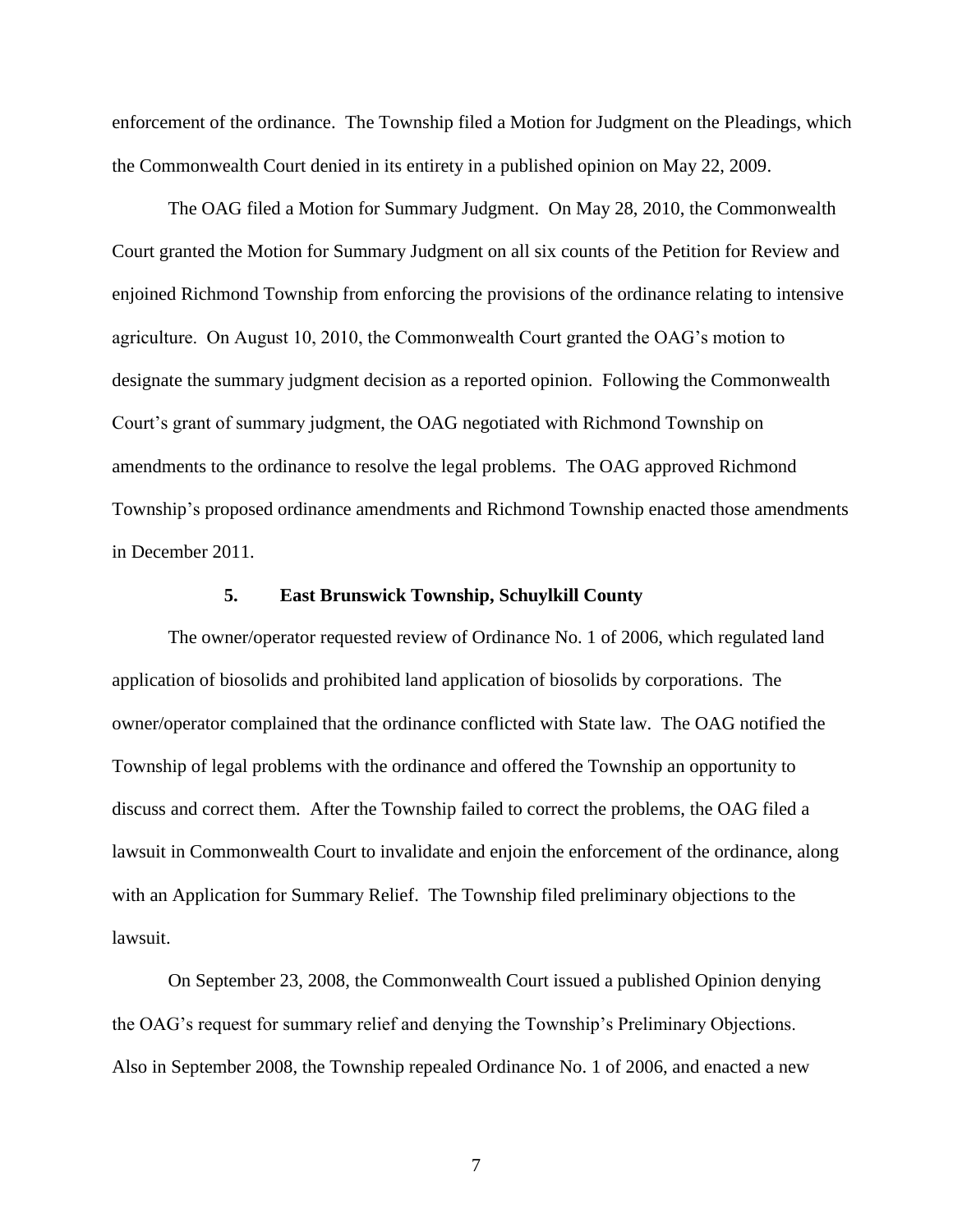ordinance regulating land application of biosolids, which also had legal problems. The OAG filed an Amended Petition for Review to challenge the new ordinance. The Township filed Preliminary Objections. On August 21, 2009, the Commonwealth Court, in a published opinion, denied the Township's preliminary objections in their entirety.

After the Commonwealth Court denied the Township's preliminary objections, the OAG negotiated with the Township on amendments to the Ordinance to resolve the legal problems. The Township enacted the amendments and the OAG withdrew the lawsuit in November 2009.

### **6. Peach Bottom Township, York County**

The owner/operator requested review of an existing ordinance that regulates concentrated animal operations and concentrated animal feeding operations (CAOs/CAFOs), a proposed amendment to the existing CAO/CAFO ordinance, and an ordinance regulating below ground manure storage facilities. The owner/operator complained that the ordinances conflict with State law and impede normal agricultural operations. The OAG notified the Township of the legal problems with the existing and proposed ordinances and offered the Township an opportunity to discuss and correct them. After the Township failed to correct the problems, the OAG filed a lawsuit in Commonwealth Court to invalidate and enjoin the enforcement of the ordinance in August 2009.

During the pendency of the litigation, Peach Bottom Township enacted a few amendments to some sections of the zoning ordinance challenged by the Attorney General that resolved certain issues; however, those amendments did not resolve issues with several of the sections challenged by the OAG, namely sections 202.2, 202.3, 336, and 501, thus the case continued to be litigated and the parties also continued to negotiate on proposed ordinance amendments to settle the action.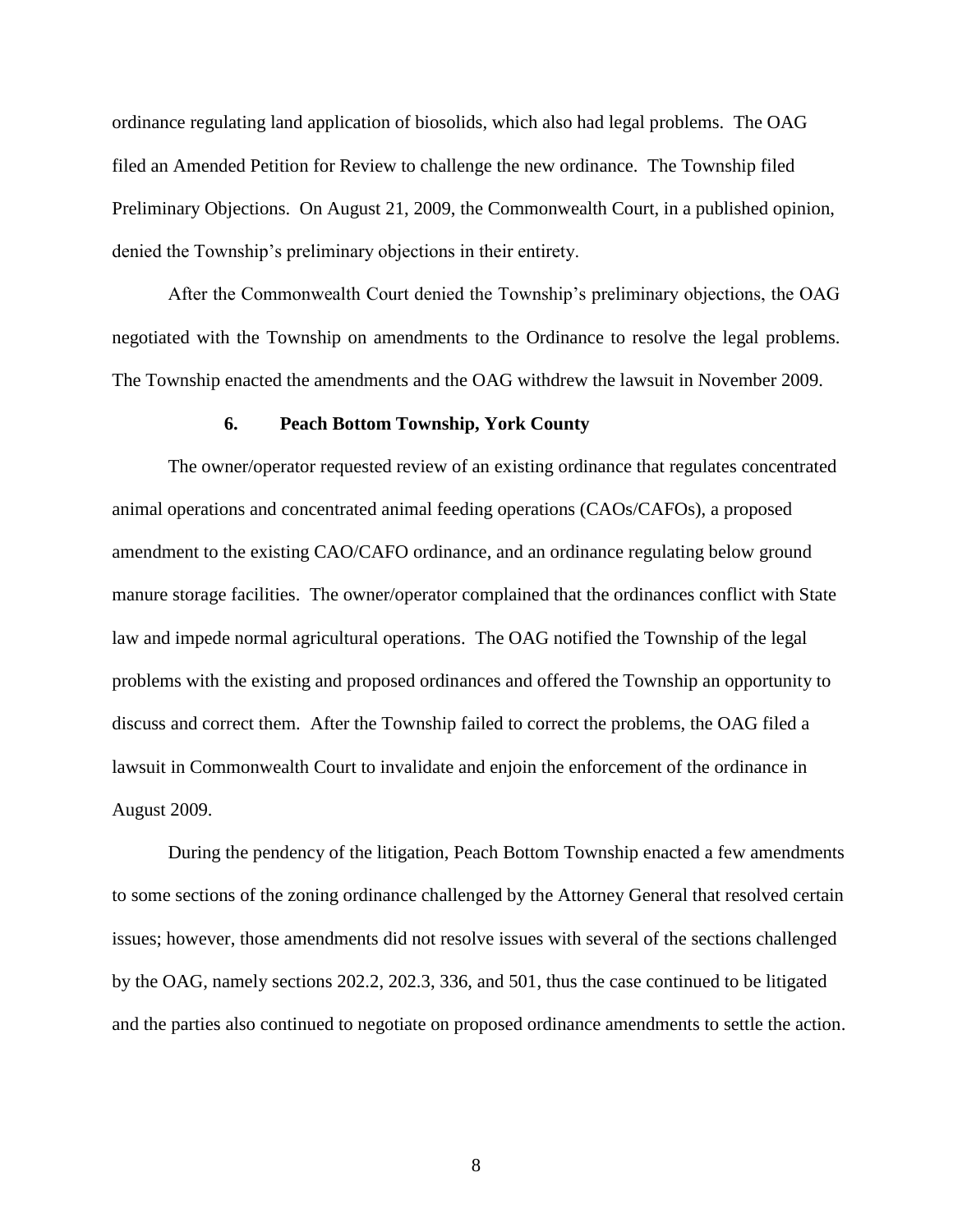On February 4, 2013, Peach Bottom Township Board of Supervisors enacted substantive amendments to Sections 202.2, 336, and 501 of the zoning ordinance. The OAG determined that some of the legal problems from the prior version of the ordinance Sections remained despite the amendments and the amendments also presented new legal problems by adding requirements that were not part of the original ordinance. On March 15, 2013, the OAG filed an Amended Petition for Review to challenge the newly enacted zoning ordinance provisions. The Township filed an Answer to the Amended Petition for Review.

In September 2014, following negotiations, the Township enacted ordinance amendments to resolve the remaining legal problems with the ordinance. However, the Township inadvertently omitted one section of the ordinance from the amendment package, so the case was not entirely resolved by the amendments. In November 2014, the Township corrected this omission through enactment of another amendment to remove the remaining single ordinance section and the OAG withdrew the lawsuit in December 2014.

## **7. Packer Township, Carbon County**

The owner/operator requested review of the Packer Township Local Control, Sewage Sludge and Chemical Trespass Ordinance, which regulates biosolid land application and prohibits biosolid land application by corporations. The owner/operator complained that the ordinance conflicts with State law. The OAG notified the Township of legal problems with the ordinance and offered the Township an opportunity to discuss and correct them. After the Township refused to engage in negotiations to resolve the legal problems, the OAG filed a lawsuit in Commonwealth Court to invalidate and enjoin the enforcement of the ordinance in August 2009.

The Township filed preliminary objections and the OAG filed an Application for Summary Relief. On January 6, 2010, the Commonwealth Court denied all of the Township's Preliminary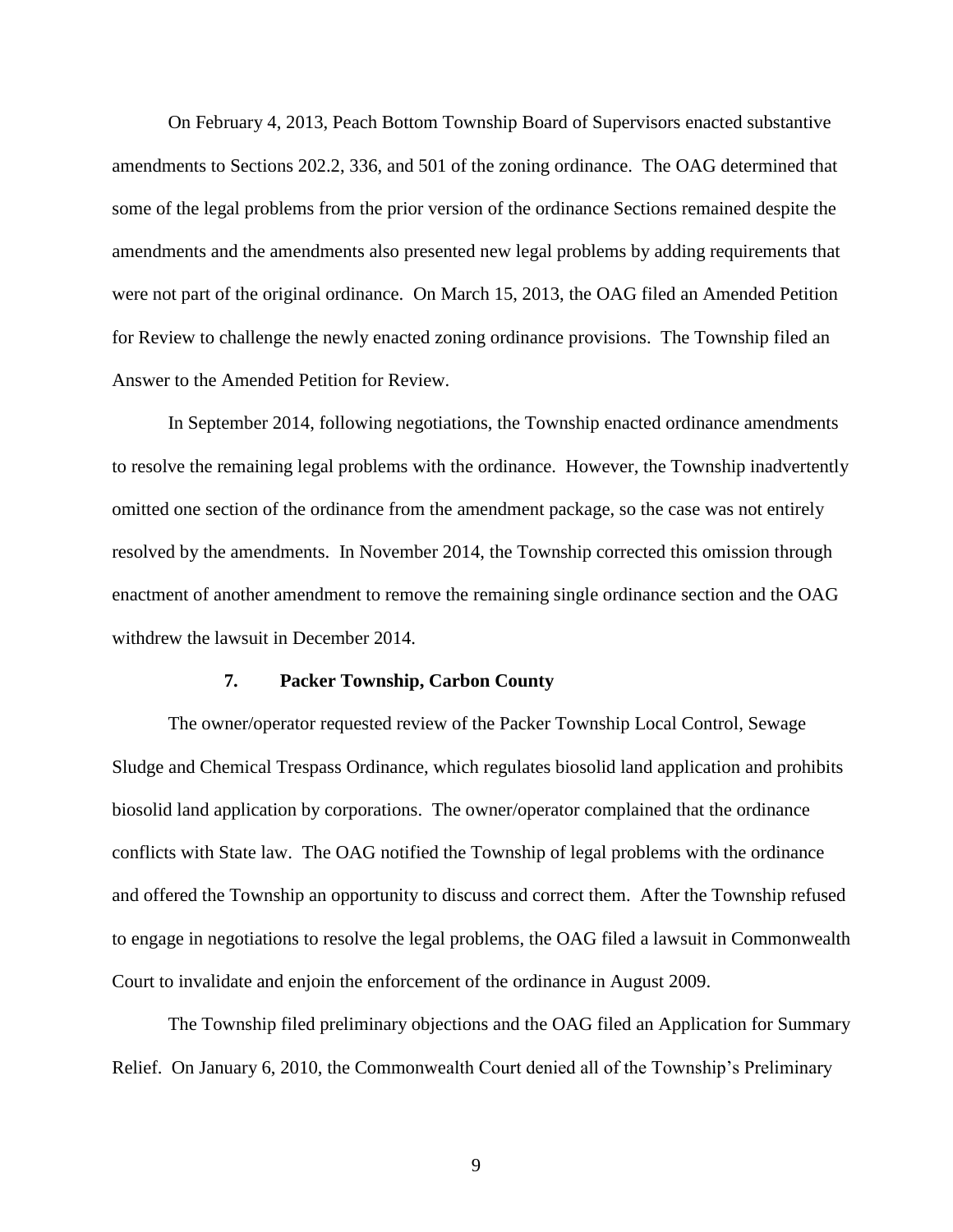Objections. The Court denied the OAG's Application for Summary Relief. The Township filed an Answer to the Petition for Review.

Following discovery, Packer Township filed a Motion for Summary Judgment. The Commonwealth Court denied the motion in its entirety in July 2012. In August 2012, the Court scheduled a trial for January 2013. On September 4, 2012, Packer Township repealed the ordinance. Both parties immediately filed applications with the Court to assess the status of the lawsuit following the ordinance rescission. On December 17, 2012, the Court held that the lawsuit was moot and dismissed for want of jurisdiction.

## **B. Matters Unresolved as of 2014 Report**

The following is an update on matters listed in our 2014 Report to the General Assembly, but unresolved as of the date of that Report, which, with respect to each such matter, identifies the ordinance submitted for review; the complaint about the ordinance asserted by the owner/operator who requested the review, the actions taken by the OAG, and the current status.

## **1. Fayette County**

The owner/operator requested review of the application of a County sign ordinance to require the removal of truck trailers used for hay storage from the farm property. The owner/operator complained that the ordinance violates State law and impedes normal agricultural operations. The owner/operator and County submitted additional information to the OAG and the ordinance review is pending.

# **2. Heidelberg Township, Lebanon County**

OAG received requests from two separate owners/operators requesting review of Township ordinance provisions regulating concentrated animal operations (CAOs). The owners/operators complained that the ordinance provisions conflict with State law and impede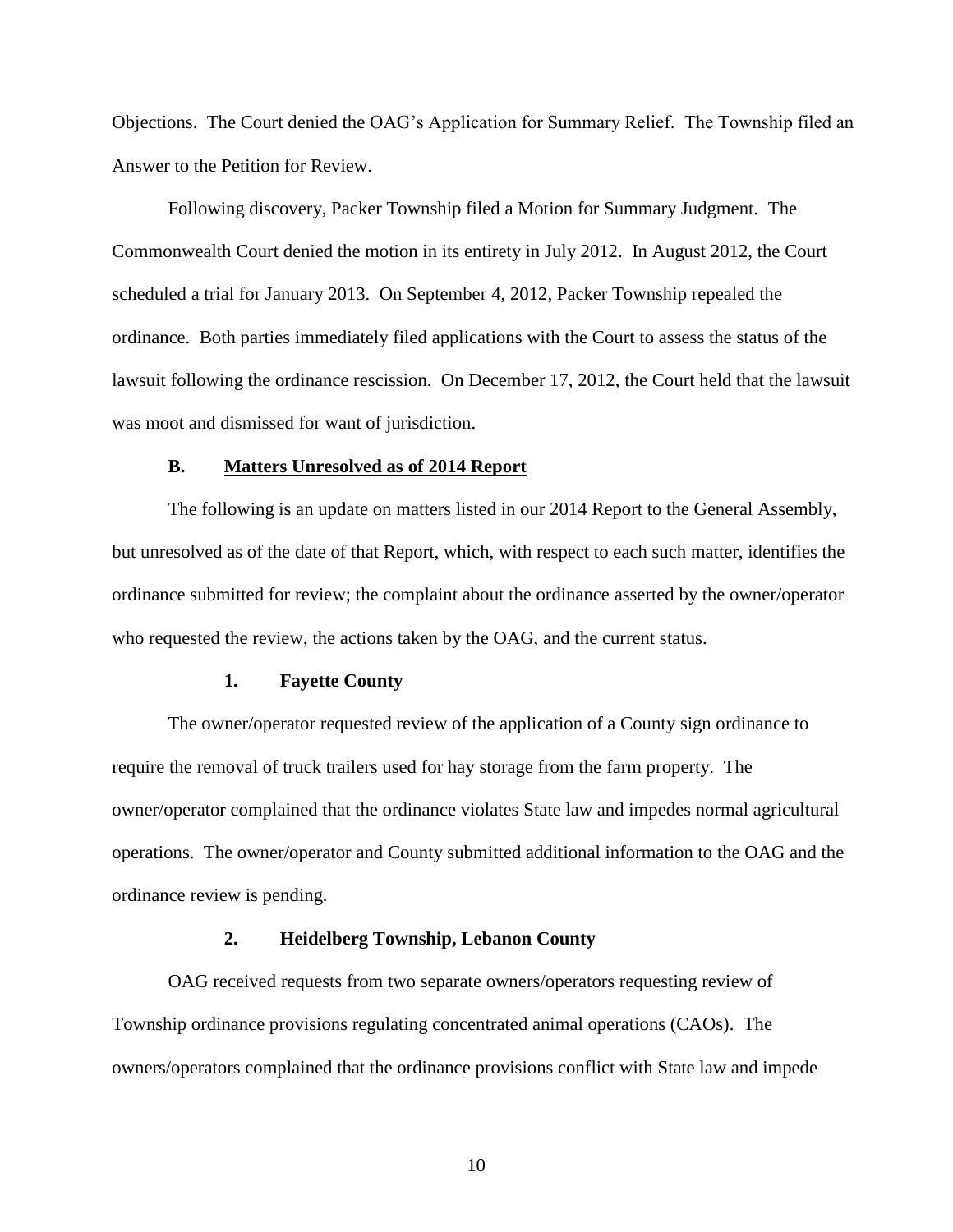the ability to engage in normal agricultural operations. The OAG notified the Township of legal problems with the ordinance and offered the Township an opportunity to discuss and correct them. The OAG and Township are currently in negotiations seeking to resolve the matter without resorting to litigation.

# **3. Douglass Township, Montgomery County**

The owner/operator requested review of a Township ordinance regulating land application of biosolids. The owner/operator complained that the ordinance conflicts with State law and prohibits normal agricultural operations. The OAG notified the Township of legal problems with the ordinance and offered the Township an opportunity to discuss and correct them. The OAG and Township are in negotiations seeking to resolve the matter through ordinance amendment without resorting to litigation.

# **4. West Fallowfield Township, Chester County**

The owner/operator requested review of the Township ordinance provisions for signs at roadside stands and restrictions on the keeping of livestock. The owner/operator complained that the ordinance prohibits or limits normal agricultural operations. The OAG notified the owner/operator and the Township on two occasions it would not file a lawsuit. The owner/operator requested reconsideration of the OAG's decision and submitted additional information to prove that he is engaged in a normal agricultural operation on the property. After considering the additional information, the OAG notified the Township of the legal problems with its application of residential ordinance provisions to preclude the owner/operator's keeping of livestock on a normal agricultural operation and offered the Township an opportunity to discuss and correct those problems. With respect to the signs at roadside stands, the OAG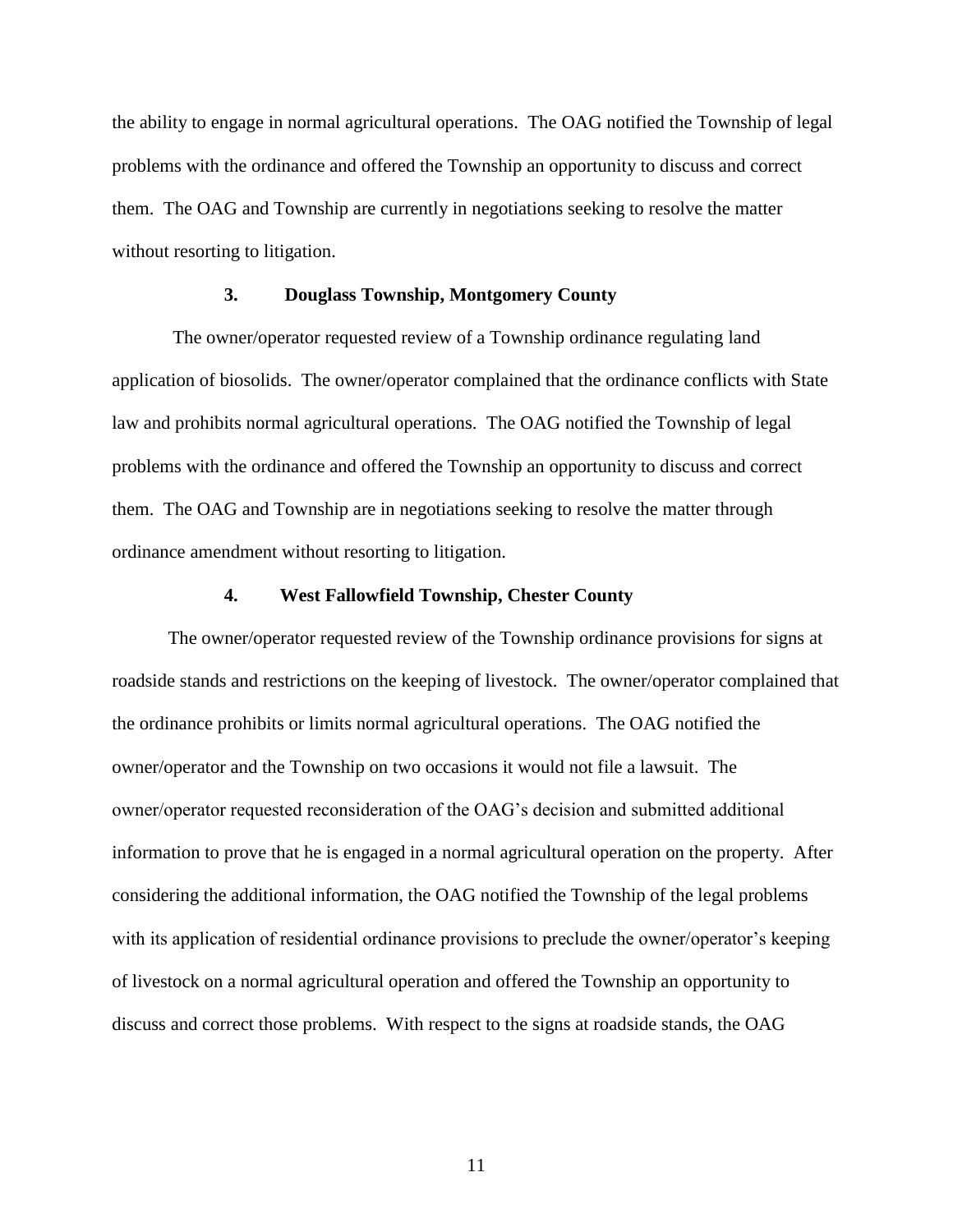notified the owner/operator that it would not file a lawsuit. The OAG and Township are currently in negotiations seeking to resolve the matter without resorting to litigation.

# **5. Buffalo Township, Union County**

The owner/operator requested review of Buffalo Township's interpretation of the ordinance definition for "Agricultural Operation" to exclude the practice of processing biosolids through the addition of lime to produce agricultural lime for application to farm fields. The owner/operator complained that the Township's action violates State law and prohibits and limits a normal agricultural operation. The ordinance review is pending.

#### **6. Limestone Township, Lycoming County**

The owners/operators of two separate agricultural operations requested review of Limestone Township's zoning ordinance requirements for "intensive agricultural use." The owners/operators complained that the ordinance requirements prohibited or limited their normal agricultural operations, including the ability to construct manure storage facilities. The OAG notified the Township of legal problems with the ordinance provisions. The OAG and Township are in negotiations seeking to resolve the matter without resorting to litigation. The Township also agreed to allow the owners/operators to proceed with construction of manure storage facilities in accordance with State standards during the pendency of the negotiations with the OAG.

## **7. Salem Township, Luzerne County**

The owner/operator requested review of Salem Township's zoning ordinance provisions for forestry activities. The owner/operator complained that the Township's ordinance provisions violate State law and prohibit or limit a normal agricultural operation. The OAG notified the Township of legal problems with Sections 509.3 and 605.14 (conditional use provisions for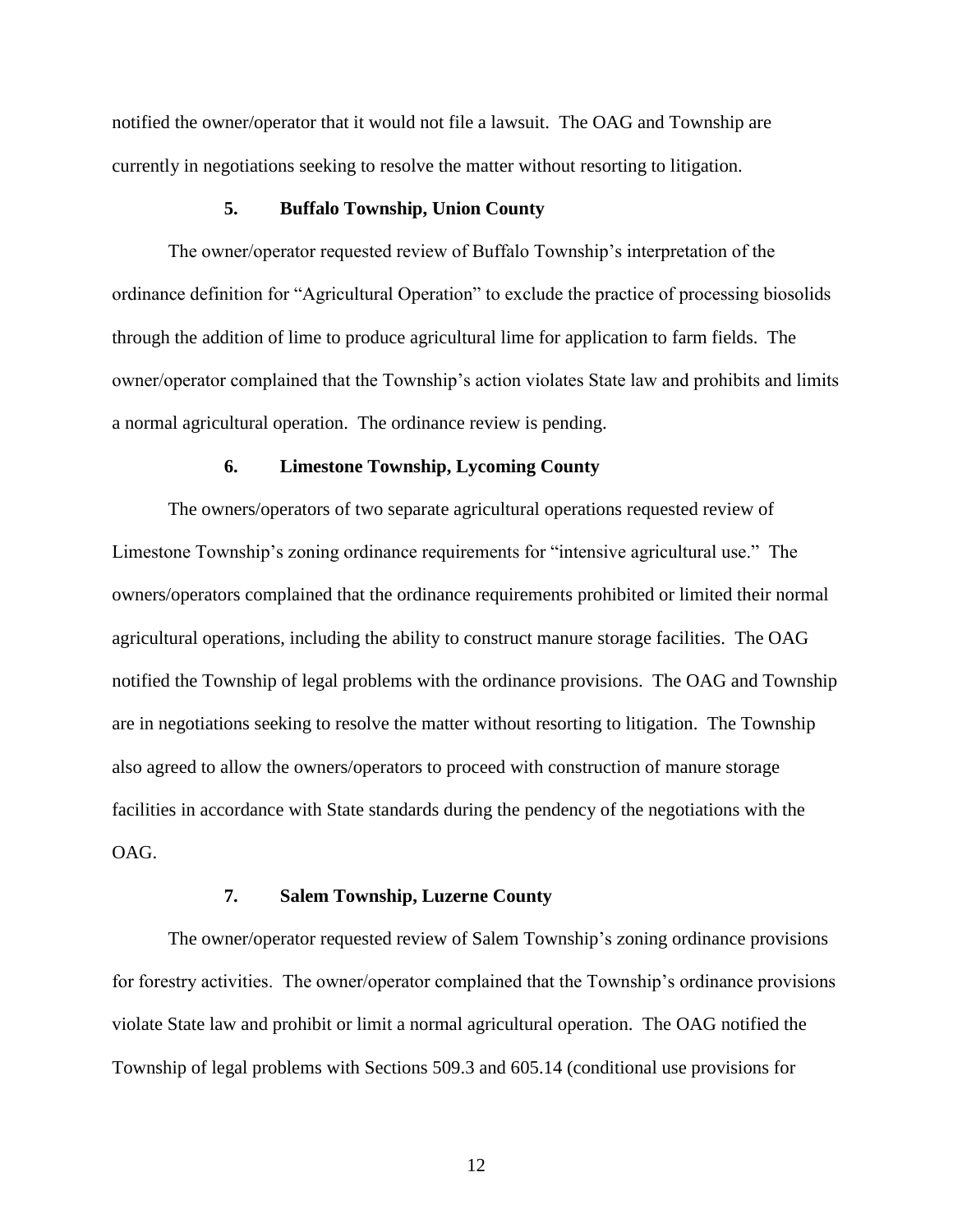forestry activities) and Sections 802.32(B), (C) (conditions for forestry activities) of the zoning ordinance and offered the Township an opportunity to discuss and correct them. The OAG and Township are in negotiations seeking to resolve the matter without resorting to litigation.

#### **8. Cumberland Township, Adams County**

The owner/operator requested review of Cumberland Township's ordinance provision that precludes concentrated animal operations in a zoning district that permits agricultural uses. The owner/operator complained that the ordinance provision violates State law and prohibits and limits a normal agricultural operation. The OAG notified the Township of legal problems with the zoning ordinance provision and offered the Township an opportunity to discuss and correct it. The OAG and Township are in negotiations seeking to resolve the matter without resorting to litigation.

#### **9. Wayne Township, Schuylkill County**

The owner/operator requested review of Wayne Township's zoning ordinance provisions regulating "intensive agriculture." The owner/operator complained that the ordinance provisions violate State law and prohibit or limit a normal agricultural operation. The OAG notified the Township of legal problems with the zoning ordinance provisions and offered the Township an opportunity to discuss and correct them. The OAG and Township are in negotiations seeking to resolve the matter without resorting to litigation.

# **10. Gratz Borough, Dauphin County**

The owner/operator requested review of Gratz Borough's zoning ordinance provisions requiring a special exception for "intensive agriculture" and a minimum of 30 acres for both agriculture and intensive agriculture. The owner/operator complained that the ordinance provisions violate State law and prohibit or limit a normal agricultural operation. The OAG notified the Borough of legal problems with the zoning ordinance provisions and offered the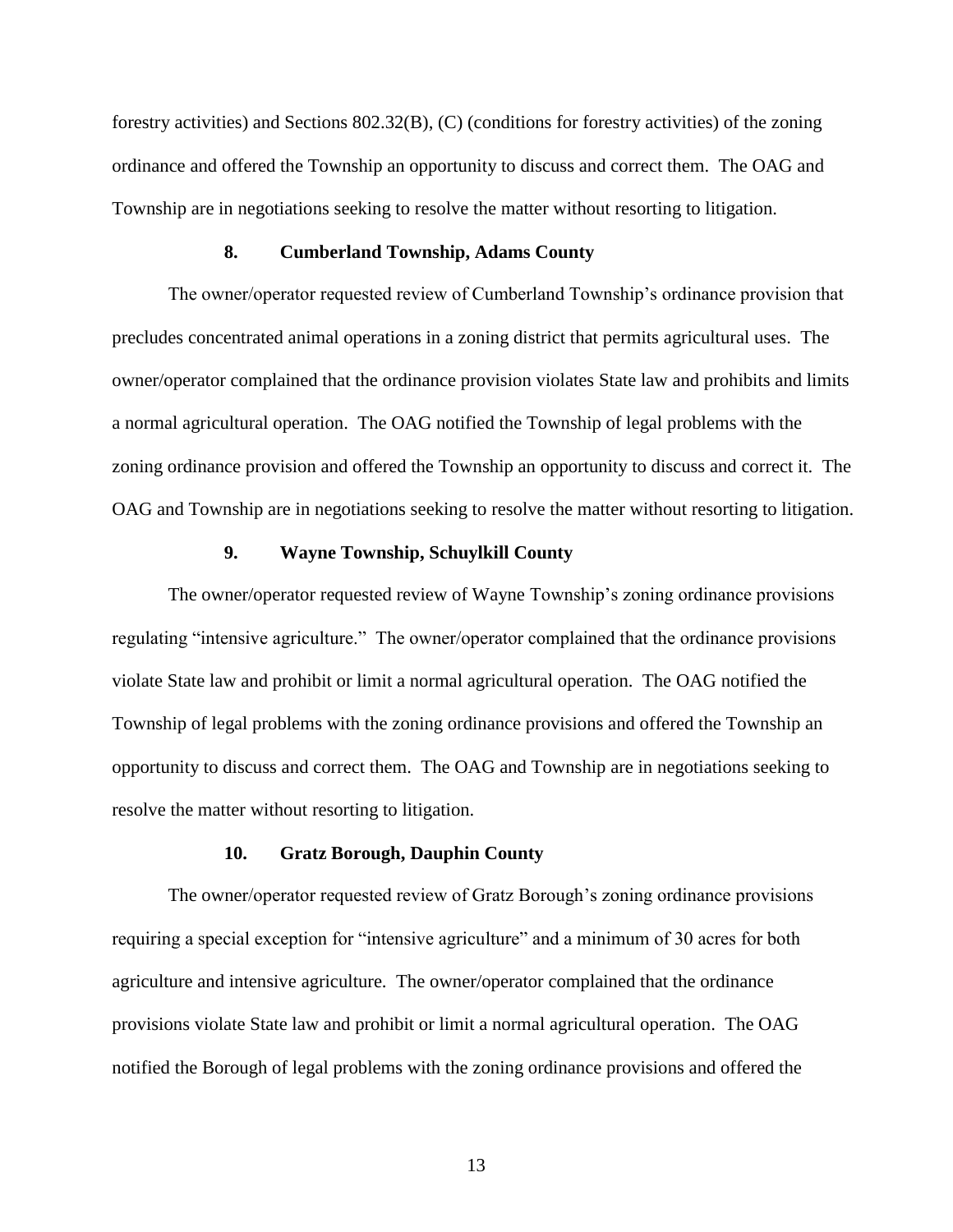Borough an opportunity to discuss and correct them. The OAG and Township are in negotiations seeking to resolve the matter without resorting to litigation. The Borough also agreed to suspend enforcement of the current ordinance provisions and permit the owner/operator to construct his proposed poultry houses.

## **11. Buckingham Township, Bucks County**

The owner/operator requested review of Buckingham Township's zoning ordinance provisions for forestry activities. The owner/operator complained that the Township's ordinance provisions violate State law and prohibit or limit a normal agricultural operation. The owner/operator and Township resolved issues regarding the proposed timber harvest, thus the OAG deemed the request withdrawn.

## **14. East Nantmeal Township, Chester County**

The owner/operator requested review of East Nantmeal Township's zoning ordinance provisions for forestry activities. The owner/operator complained that the Township's ordinance provisions violate State law and prohibit or limit a normal agricultural operation. The OAG notified the Township of legal problems with the zoning ordinance and offered the Township an opportunity to discuss and correct them. The OAG and Township are in negotiations seeking to resolve the matter without resorting to litigation.

## **15. Montour Township, Columbia County**

The owner/operator requested review of Montour Township's zoning ordinance provisions requiring a special exception for his proposed swine nursery operation which is neither a concentrated animal operation nor a concentrated animal feeding operation located in an agricultural zoning district and on property included in the Township's Agricultural Security Area. The owner/operator also requested review of the Township's imposition of conditions for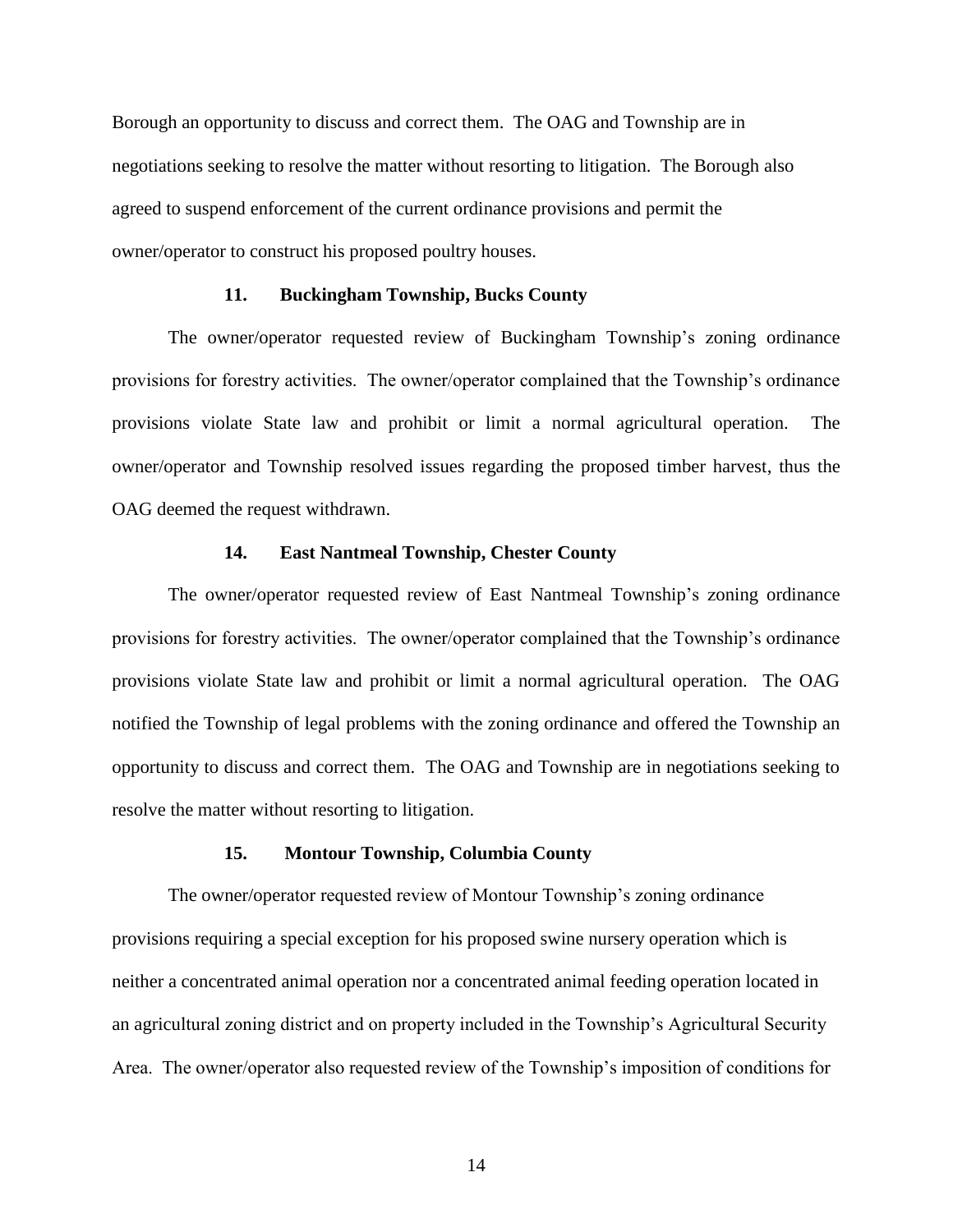the special exception, including well testing at the owner's expense, annual reports to prove the AEUs on the operation remain below 2 AEUs, and setback and odor control requirements. The owner/operator complained that the Township's ordinance provisions and imposed conditions for approval violate State law and prohibit or limit a normal agricultural operation. The OAG notified the Township of legal problems with the zoning ordinance and offered the Township an opportunity to discuss and correct them. The OAG and Township are in negotiations seeking to resolve the matter without resorting to litigation.

### **16. Municipality of Monroeville, Allegheny County**

The owner/operator requested review of Municipality of Monroeville's zoning ordinance provisions for timber harvesting activities, including requiring conditional use approval and precluding harvesting on landslide prone soils. The owner/operator complained that the Township's ordinance provisions violate State law and prohibit or limit a normal agricultural operation. The OAG notified the Township of legal problems with the zoning ordinance and offered the Township an opportunity to discuss and correct them. The OAG and Township are in negotiations seeking to resolve the matter without resorting to litigation.

#### **17. Mount Joy Township, Adams County**

The owner/operator requested review of Mount Joy Township's zoning ordinance provisions prohibiting the slaughtering and sale of poultry products produced from the poultry raised on their agricultural operation. The owner/operator complained that the Township's ordinance provisions violate State law and prohibit or limit a normal agricultural operation. The OAG notified the Township of legal problems with the zoning ordinance and offered the Township an opportunity to discuss and correct them. The OAG and Township are in negotiations seeking to resolve the matter without resorting to litigation. The Township has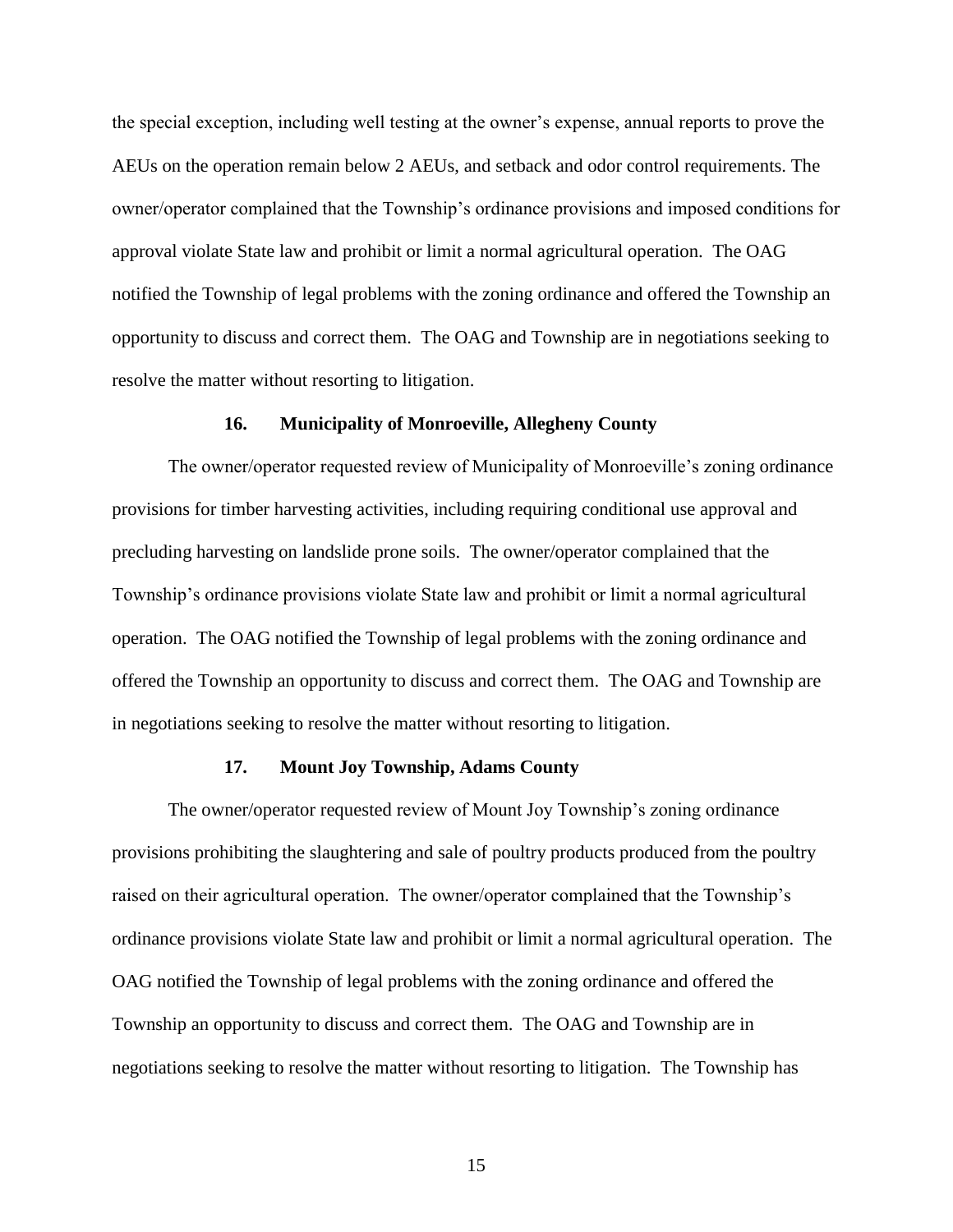permitted the owner/operator to engage in the slaughtering and sale of poultry products while the parties negotiate a resolution the OAG's action.

#### **18. Penn Township, Cumberland County**

The owner/operator requested review of Penn Towship's zoning ordinance provisions regulating a mulch/sawmill operation. The owner/operator complained that the Township's ordinance provisions violate State law and prohibit or limit a normal agricultural operation. The OAG notified the owner/operator and Township that it would not file a lawsuit.

### **19. East Hopewell Township, York County**

The owner/operator requested review of East Hopewell Township's sewage sludge ordinance. The owner/operator complained that the Township's ordinance provisions violate State law and prohibit or limit a normal agricultural operation. The OAG notified the Township of legal problems with the zoning ordinance and offered the Township an opportunity to discuss and correct them. The OAG approved amendments that resolved the legal problems and the Township enacted those amendments in April 2015.

#### **20. Burnside Township, Centre County**

The owner/operator requested review of Burnside Towship's sewage sludge ordinance provisions. The owner/operator complained that the Township's ordinance provisions violate State law and prohibit or limit a normal agricultural operation. The ordinance review is pending.

#### **21. Salem Township, Luzerne County**

OAG received requests from two separate owners/operators requesting review of Township ordinance provisions regulating concentrated animal feeding operations (CAFOs). The owners/operators complained that the ordinance provisions conflict with State law and impede the ability to engage in normal agricultural operations. The OAG notified the Township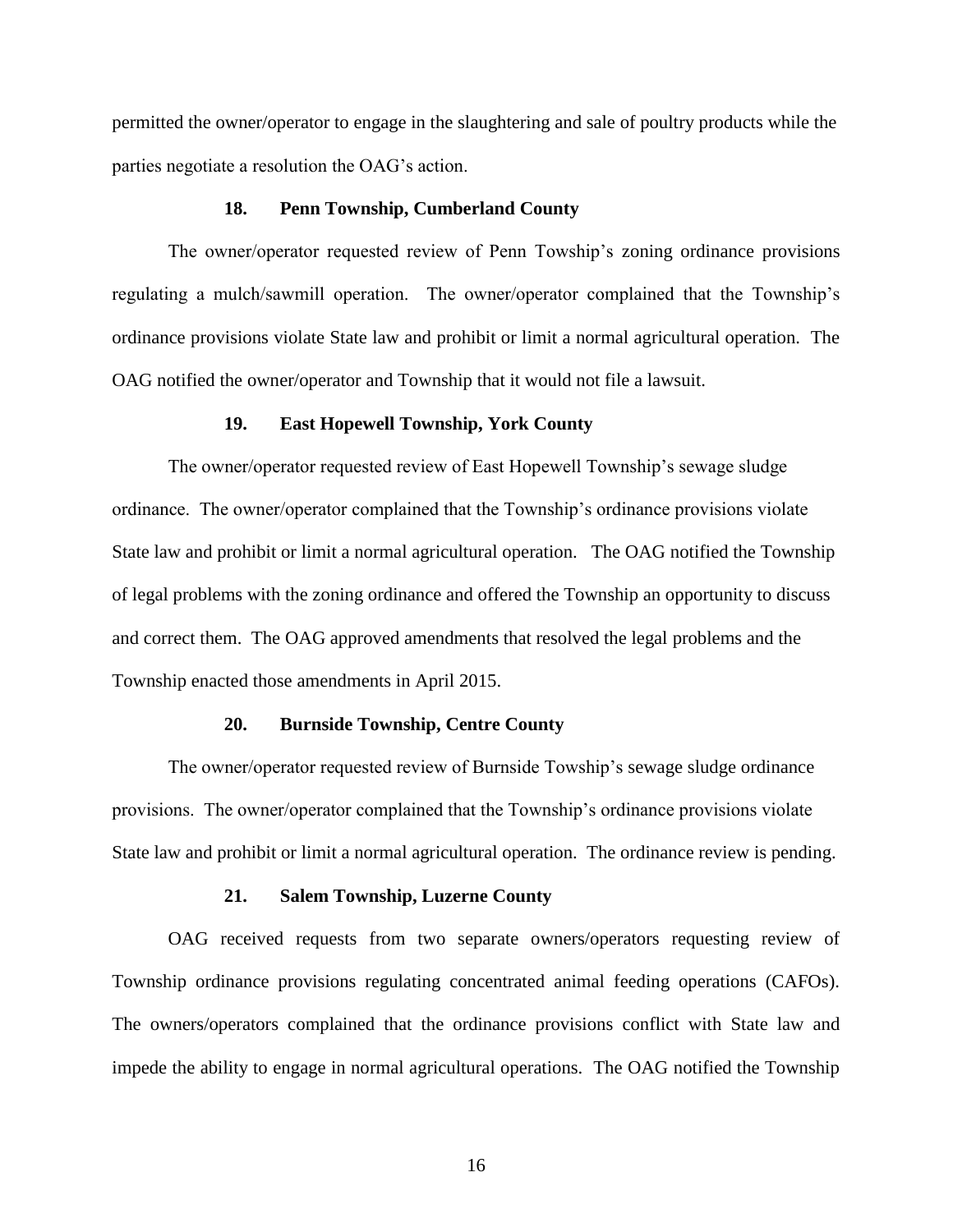of legal problems with the zoning ordinance and offered the Township an opportunity to discuss and correct them. The OAG and Township are in negotiations seeking to resolve the matter without resorting to litigation.

#### **C. New Matters**

The following is a summary of the requests for review of local ordinances received by the OAG between July 6, 2014, and July 6, 2015, which, with respect to each request, identifies the ordinance submitted for review; the complaint about the ordinance asserted by the owner/operator who requested the review, and the actions taken by the OAG up to the date of this Report.

#### **1. Borough of Danville, Mountour County**

The owner/operator of a Christmas tree farm requested review of the Borough of Danville's enforcement of its ordinance to require removal of a trailer on a lot located in the Borough upon which the owner/operator sold Christmas trees. The owner/operator complained that the Borough's application of its ordinance violated State law and prohibited or limited his normal agricultural operation. The OAG notified the owner/operator and Borough that it would not file a lawsuit.

#### **2. Franklin Township, Chester County**

The owner/operator of a mushroom farm requested review of Franklin Township's zoning ordinance provisions for mushroom growing operations, including the preclusion of such operations in the agricultural residential zoning district. The owner/operator complained that the Township's ordinance provisions violate State law and prohibit or limit a normal agricultural operation. The OAG notified the Township of legal problems with the zoning ordinance and offered the Township an opportunity to discuss and correct them. The OAG and Township are in negotiations seeking to resolve the matter without resorting to litigation.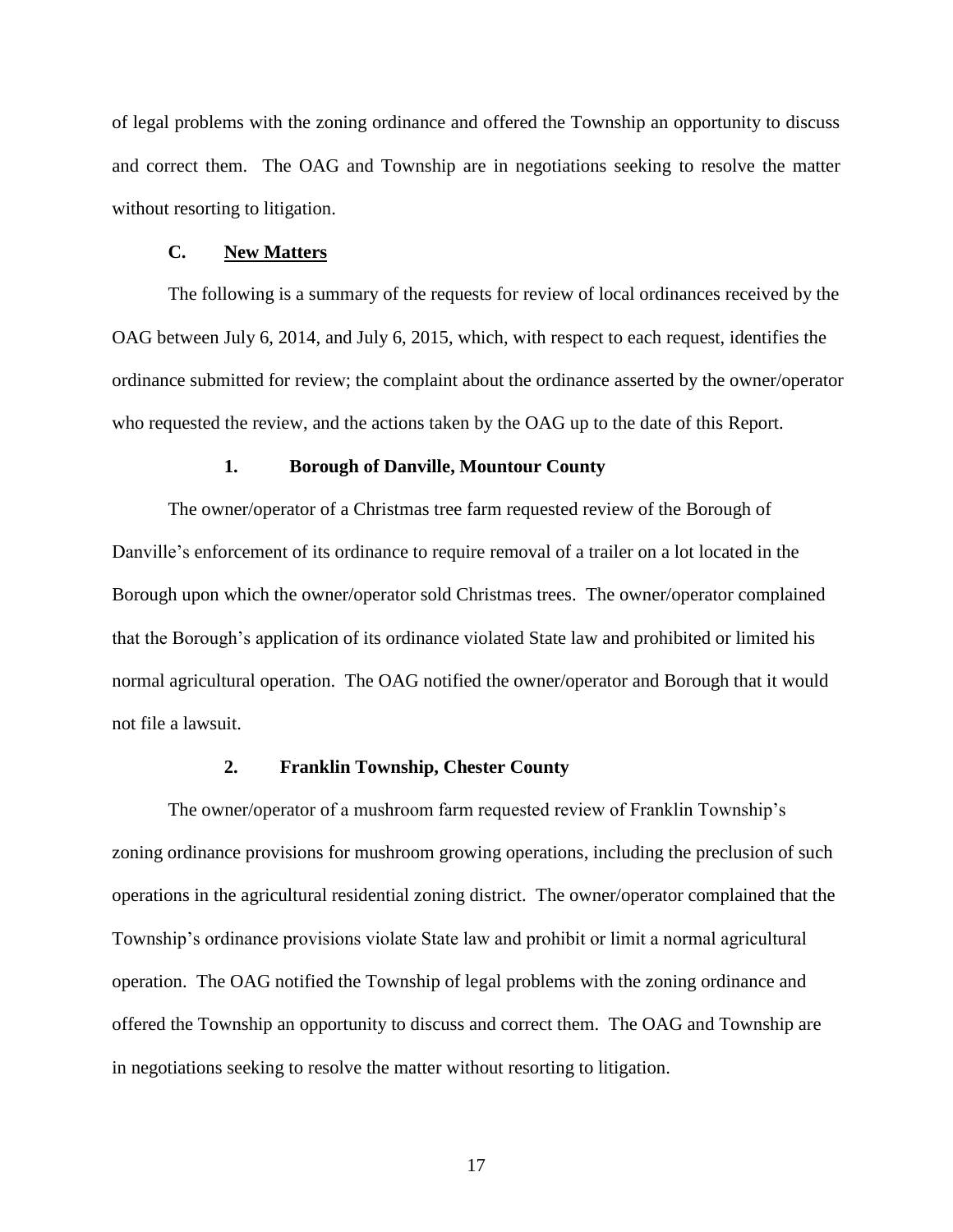# **3. Buckingham Township, Bucks County**

The owner/operator requested review of Buckingham Township's application of its zoning ordinance provisions to preclude a mulch production operation on a preserved farm. The owner/operator complained that the Township's application of its ordinance provisions violate State law and prohibit or limit a normal agricultural operation. The ordinance review is pending.

# **4. Straban Township, Adams County**

The owner/operator of a proposed poultry production operation requested review of Straban Township's zoning ordinance provisions regulating agribusiness and requiring a special exception. The owner/operator complained that the Township's ordinance provisions violate State law and prohibit or limit a normal agricultural operation. The ordinance review is pending.

# **5. Solebury Township, Bucks County**

The owner/operator of an organic farming operation requested review of Solebury Township's zoning ordinance provisions regulating structures and requiring permits. The owner/operator complained that the Township's zoning ordinance provisions violate State law and prohibit or limit a normal agricultural operation. The ordinance review is pending.

#### **6. Newlin Township, Chester County**

The owner/operator of a horse farming operation requested review of Newlin Township's zoning ordinance provisions for equine operations. The owner/operator complained that the Township's ordinance provisions violate State law and prohibit or limit a normal agricultural operation. The ordinance review is pending.

# **7. Highland Townsihp, Chester County**

The owner/operator of a proposed turkey production operation requested review of Highland Township's zoning ordinance provisions regulating animal production operations and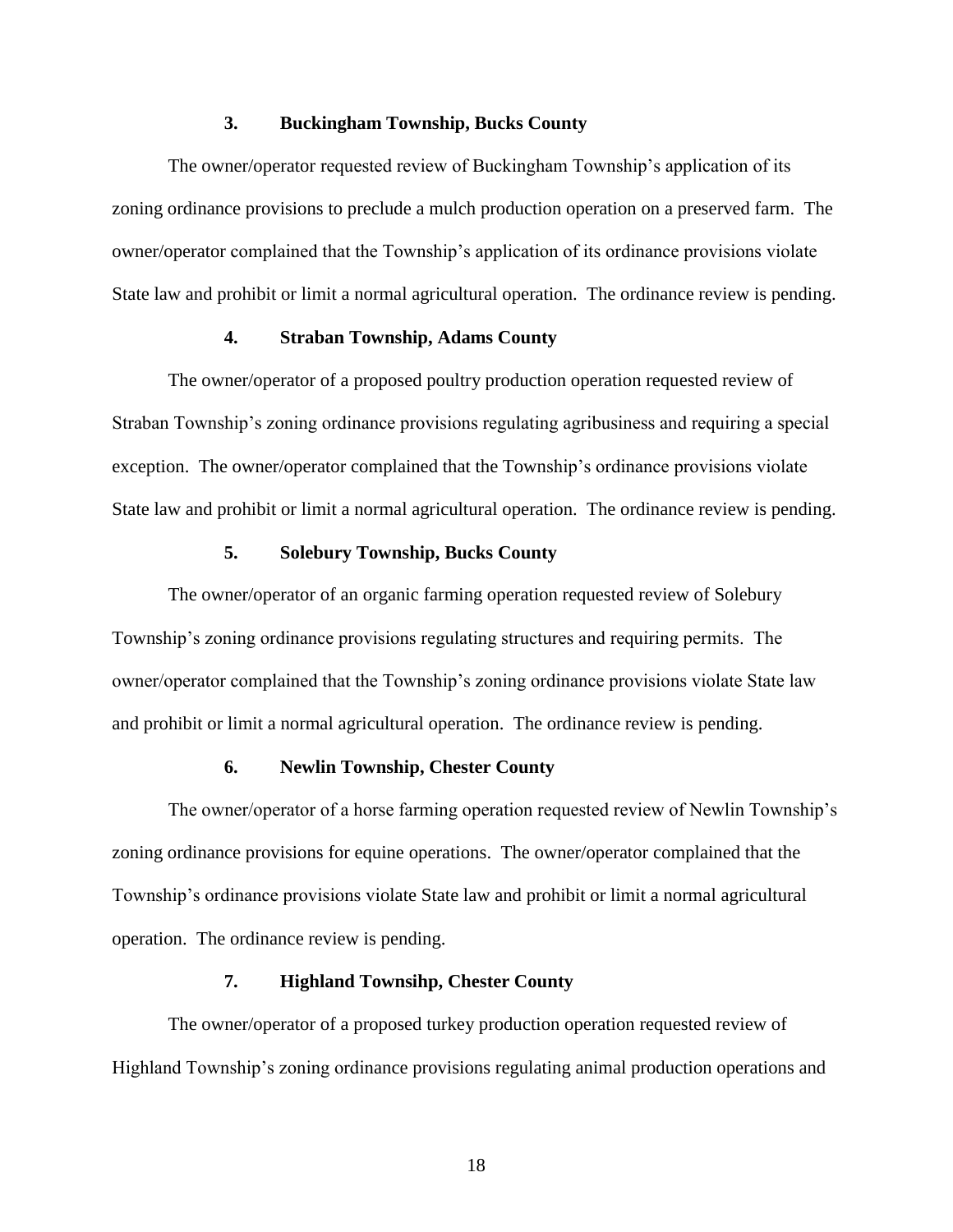requiring a conditional use for intensive agricultural operations. The owner/operator complained that the Township's ordinance provisions violate State law and prohibit or limit a normal agricultural operation. The OAG notified the Township of legal problems with the ordinance provisions and offered the Township an opportunity to discuss and correct them. The OAG and Township are in negotiations seeking to resolve this matter without resorting to litigation. The Township agreed to suspend enforcement of the ordinance provisions pending resolution through amending the ordinance and the owner/operator was allowed to proceed with constructing the turkey barn.

#### **8. Union Township, Adams County**

The owner/operator of an alpaca farming operation requested review of Union Township's zoning ordinance provisions regulating direct commercial sales of agricultural commodities. The owner/operator complained that the Township's requirements for direct commercial sales violate State law and prohibit or limit a normal agricultural operation. The OAG notified the Township of legal problems with the ordinance provisions and offered the Township an opportunity to discuss and correct them. The OAG and Township are in negotiations seeking to resolve this matter without resorting to litigation.

## **9. Brecknock Township, Berks County**

The owner/operator of a proposed landscape nursery operation requested review of Brecknock Township zoning ordinance provisions regulating agricultural operations. The owner/operator complained that the Township's application of its zoning ordinance to the proposed operation violates State law and prohibits or limits a normal agricultural operation. The ordinance review is pending.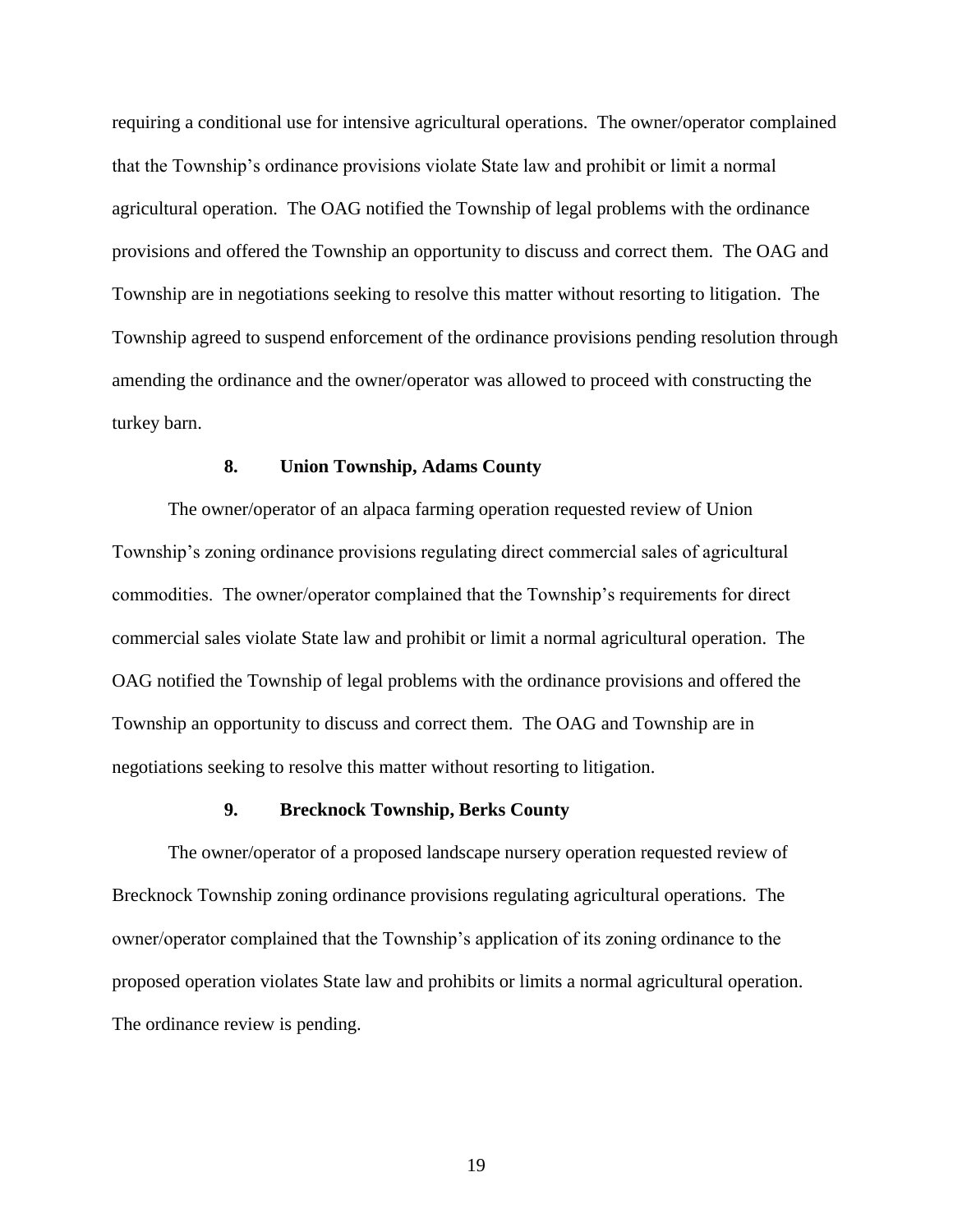# **10. Plumstead Townsihp, Bucks County**

The owner/operator of an animal operation requested review of Plumstead Township's ordinance provisions regulating the keeping of animals. The owner/operator complained that the Township's application of the ordinance provisions violate State law and prohibit or limit a normal agricultural operation. The ordinance review is pending.

# **11. Maxatawny Township, Berks County**

The owner/operator of a proposed poultry operation requested review of Maxatawny Township's zoning ordinance provisions regulating animal agricultural operations and requiring a conditional use approval for intensive agriculture. The owner/operator complained that the Township's ordinance provisions violate State law and prohibit or limit a normal agricultural operation. The ordinance review is pending.

#### **12. Woodward Township, Clinton County**

The owner/operator of a crop and animal production operation requested review of Woodward Township's zoning ordinance provisions regulating animal agriculture and prohibiting commercial animal agriculture in a zoning district that allows other forms of agricultural operations. The owner/operator complained that the Township's ordinance provisions violate State law and prohibit or limit a normal agricultural operation. The ordinance review is pending.

## **13. Hamilton Township, Adams County**

The owner/operator of a crop and animal production operation requested review of Hamilton Township's zoning ordinance provisions regulating animal production operations and requiring a special exception. The owner/operator also requested review of the Township's ordinance requirements for greenhouses and agricultural road side stands. The owner/operator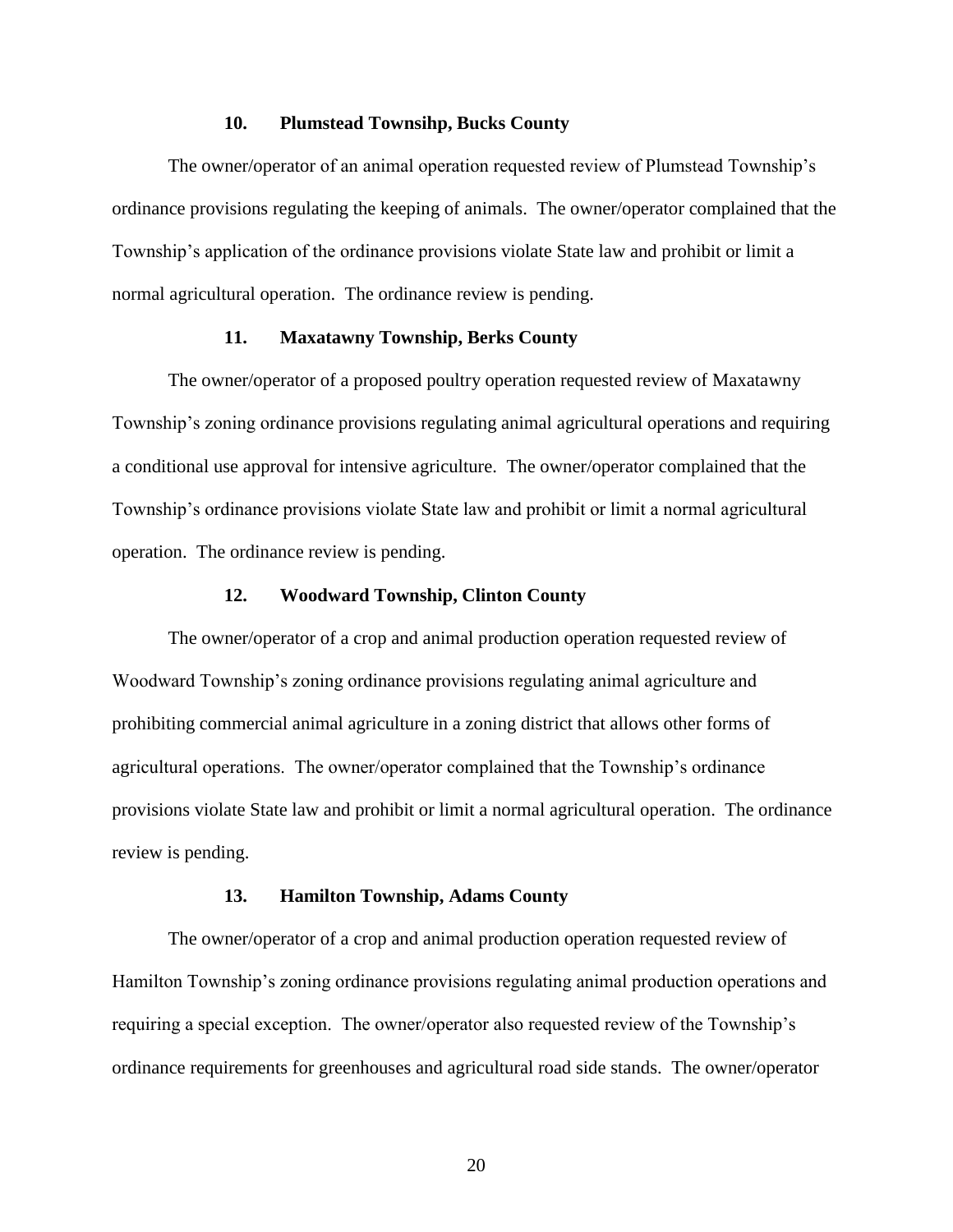complained that the Township's ordinance provisions violate State law and prohibit or limit a normal agricultural operation. The ordinance review is pending.

# **D. Re-Opened Matters and Reconsideration Requests**

#### **1. Lehigh Township, Northampton County**

The OAG accepted a request for review of an ordinance that regulated "commercial livestock operations." In 2009, after negotiations, Lehigh Township enacted amendments that resolved the legal problems with the ordinance. In 2011, the OAG was notified that Lehigh Township enacted new ordinances in 2010 to regulate Concentrated Animal Feeding Operations. The OAG notified Lehigh Township of legal problems with the ordinances and offered the Township an opportunity to discuss and correct them. The OAG and Township are currently in negotiations seeking to resolve the matter without resorting to litigation.

# **2. Fairview Township, Erie County**

The owners/operators requested review of Fairview Township's ordinance and actions in re-zoning an agricultural zone to a residential zone and precluding a pre-existing agricultural operation. The owners/operators complained that the ordinance prohibits or limits normal agricultural operations. The OAG notified the owner/operator and the Township that it would not file a lawsuit. The owners/operators requested reconsideration of the OAG's decision and submitted additional information to prove they are engaged in a normal agricultural operation. The OAG is considering that additional information and the Township's written response.

#### **3. Centerville Borough, Washington County**

The owner/operator requested review of a Borough ordinance defining commercial and non-commercial agriculture, requiring a permit for a private non-commercial use in the Agricultural Zoning Area, and imposing a fine for non-compliance. The owner/operator